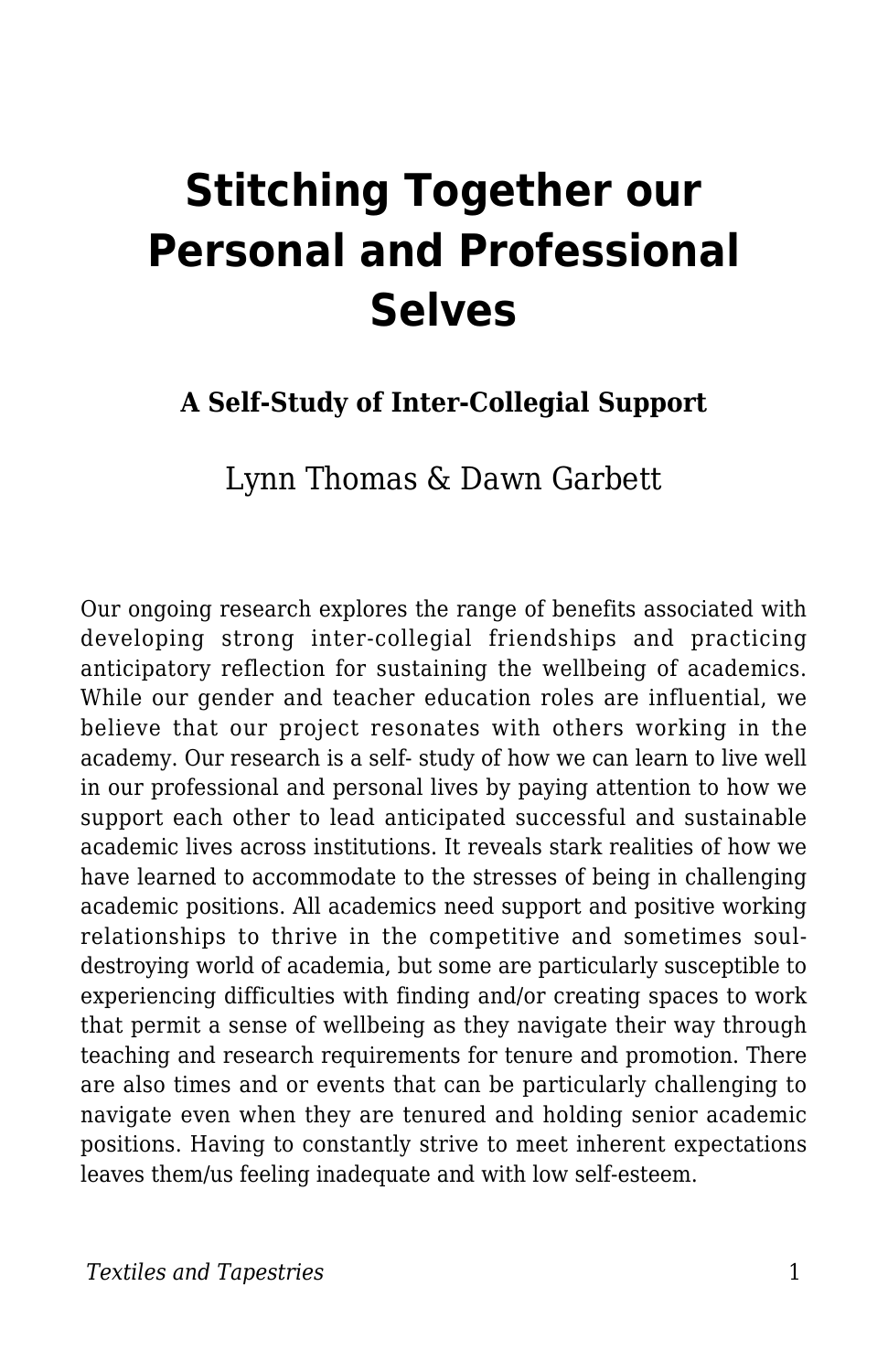We are two female academics working in Education faculties in two distant countries. A chance meeting at a conference led to productive exchanges on our work and a professional friendship developed. This moved to a deeper and more personal level when the authors spent time during their sabbaticals in each other's institutions and homes. Using collaborative self-study methodology (LaBoskey, 2004) to frame our research, we have reflected on how these experiences and the ensuing deep professional and personal friendship has been influential on our professional wellbeing and the flow-on effects this has had on our capacity to bring a richness and empathy to our teacher education practices. Here we explore how anticipatory reflection (Conway, 2001; Van Manen, 1995) has helped us to imagine and achieve goals of leading sustainable and fulfilling academic lives.

### **Objectives**

Our research focus is to question how collegial professional friendships can help us achieve professional satisfaction and sustain us in times when we are facing unrelenting pressure from demanding workplaces. We have explored the nature of the range of benefits associated with the development of strong inter-collegial relationships for our wellbeing as academics. While these benefits may appear to be peripheral to the official work of teacher educators, in our own experiences we have found them to be crucial to being able to live well within the academy and maintain our capacity to meet the demands of our jobs over extended periods of time. In this chapter we highlight the important role appreciation has played in our professional friendship, including how receiving appreciative remarks from each other makes such a difference to how we view our professional contributions as well as why appreciation is generally absent in academic circles. We also consider how we have supported one another to realise our anticipated and realistic goals in order to thrive as academics.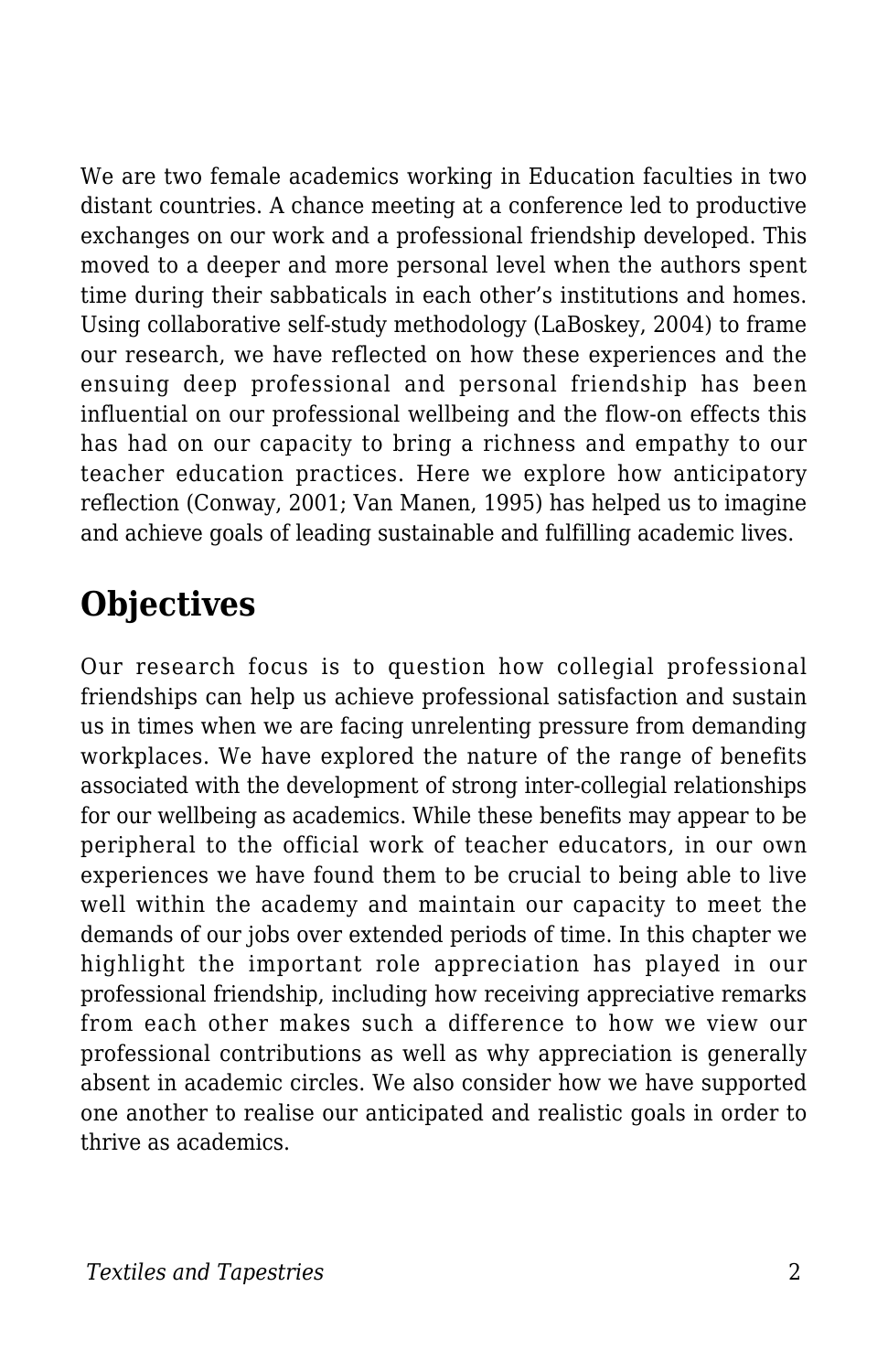#### **Methodology and Methods**

Self-study methods allowed us to collaboratively examine our practices of being in the academy (Bodone, et al., 2004), our beliefs about being "good" teacher educators/academics, and the realities our professional and personal selves came to understand. Following reciprocated face-to-face visits when we collaboratively imagined how our academic lives could feel, we used technology to continue to communicate as well as offer support and feedback. Our anticipatory reflections envisioning how we wanted to be in our respective futures were triggered by a discussion about Conway's (2001) research. He had argued that encouraging high expectations and hopeful ideals in student teachers could be generative and inure people against cynicism and disenfranchisement. He wrote that while some theorists insist that "accurate perceptions of self, world, and the future are essential for mental health," (p.99) others suggest that "overly positive self-evaluations, exaggerated perceptions of control or mastery, and unrealistic optimism are characteristic of normal thought" (ibid). We theorised that adopting an optimistic stance might enlighten our view of our future selves and provide us some measure of resilience to function wholeheartedly as academics.

We set ourselves a structured reading program where each of us was committed to researching and sharing readings that were most meaningful to us. For example, Kishimi and Koga's (2013) *The courage to be disliked* and Berg and Seeber's (2016) *The slow professor* were two books that we read at the other's behest. We wrote and shared professional journal entries based on our responses to the readings and to our anticipatory reflections. Our journals (Holly, 2003) were repositories to chart our progress towards our goals. We regularly questioned whether they were valid, authentic and realistic and how we could reinforce or renegotiate them. The longitudinal nature of the study is important as our exchanges over the past 18-24 months have allowed us to track the impact of the various incidents and events in our professional lives on our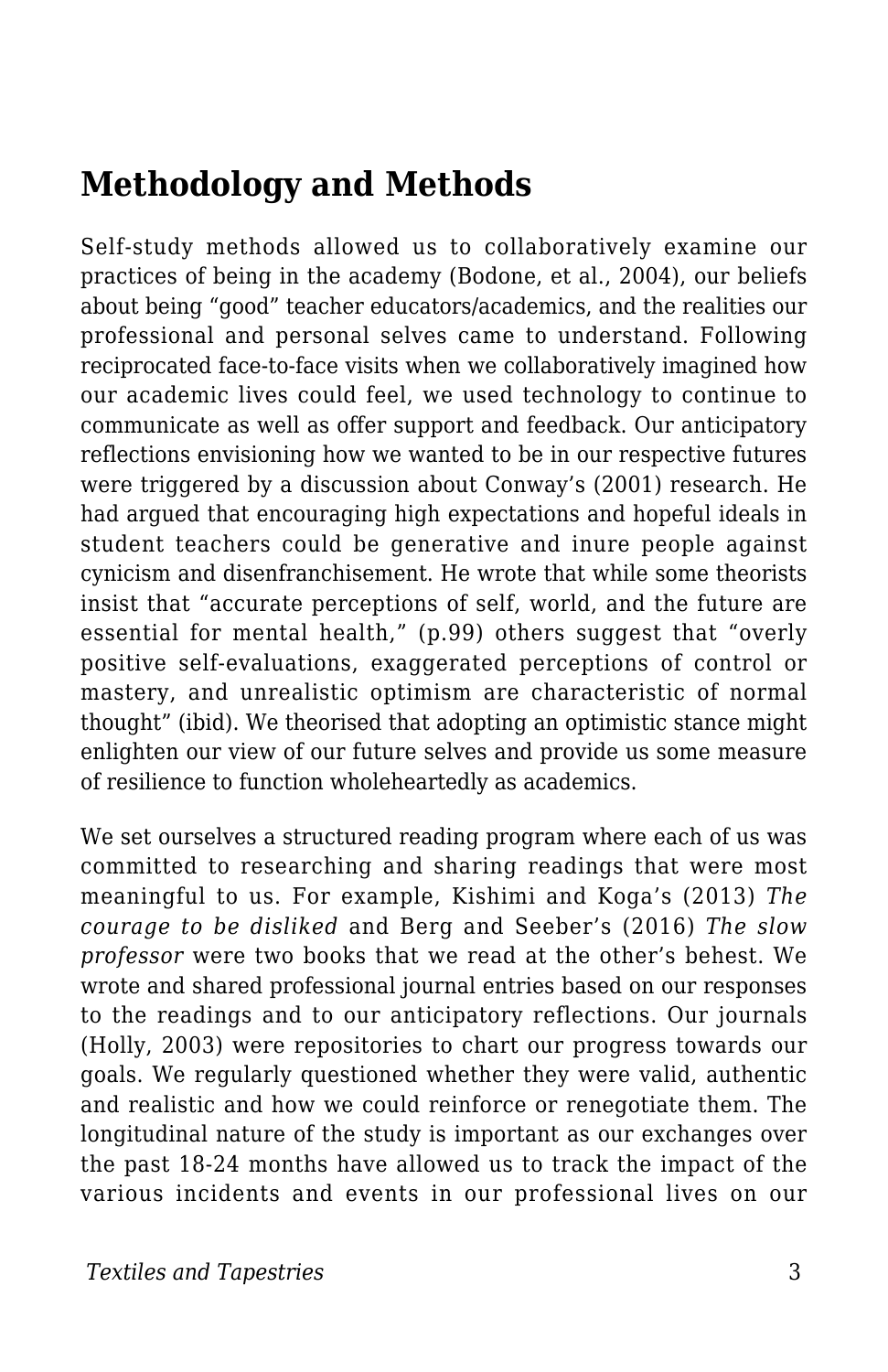anticipated goals.

We have talked at length about our goals and the barriers, challenges and opportunities we encounter. We have audio recorded these conversations and, at the same time, we have both kept informal notes - Dawn's on paper, Lynn's on her computer. Taking an iterative approach to data analysis (Srivastava & Hopwood, 2009; Strauss & Corbin, 1998), we found that we were continually examining, reexamining and challenging each other's reflections, responses and interpretations of our understandings of our professional lives. To create an artificial junction, we devised a prompt whereby we each wrote independently about one another's peaks and pits. This was a way for us to summarise what had been most salient, empowering, and challenging from the other's perspective, retrospectively. We shared these via email and then discussed how valid and accurate we each felt they were. Writing this article in tandem has given us further opportunity to question, reflect on and critique the sense we make of the benefits we gain through supporting one another's goals, anticipated and realistic.

### **Outcomes**

Armstrong and Cross (2008) write "Anticipatory learning focusses on human initiative and on our capacity to influence events, environments, and experiences that have not yet happened" (p.605). It has been our intention to anticipate how we wanted to be and then support one another to bring this to fruition.

How we "wanted to be" in the academy was influenced by our reading of Adlerian psychology as espoused by Kishimi and Koga (2013). We discussed the importance of establishing a horizontal relationship between ourselves and our institutions. Rather than seeing ourselves as subservient pawns, we envisaged ourselves as agentic and capable of negotiating what we wanted to accomplish within our roles. We defined the tasks that were professionally rewarding and separated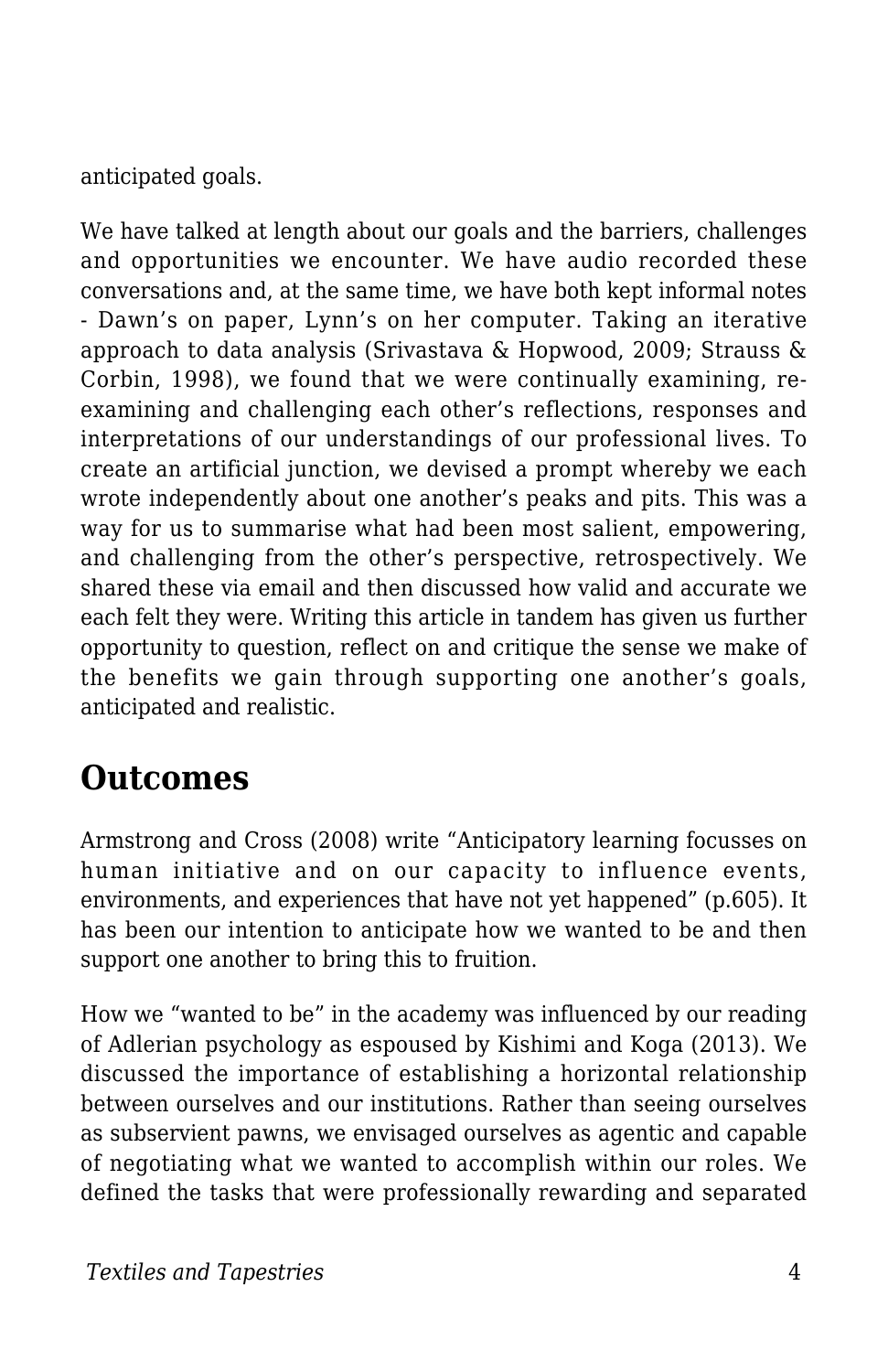them from those that the institution expected we carry out, but which gave us limited satisfaction. We took control and ownership of those facets of our work that fed into our anticipated mission and reduced our investment in those tasks which were not really ours (for example attending meetings to discuss changes to assessment procedures or relocation of service providers over which we had no control). While we were determined to align our work more closely to what we thought was important we also understood that we would be subject to pressure from our institutions. We gained resolve from our intercollegial friendship – while we thought we were facing unique pressures through discussing them we found they were in fact, rather common and, with the benefit hindsight, trivial.

We were mindful that we might not meet the institutions' expectations or promulgated standards. Through our discussions we highlighted similarities and differences in our workplace. For both of us, these standards are most closely prescribed for research. For example, Dawn's institution requires that senior academics produce three quality assured, peer reviewed publications annually. Of these outputs, sole-authored publications in A-ranked journals, multiple citations and high impact scores are held in the highest esteem and given most kudos. Annually, we are both required to write a detailed report of all research endeavours including journal articles, chapters in edited books, books, conference presentations, chapters in proceedings, keynote presentations etc. All academics are subject to periodic quantification of their research so that their institutions can provide accountability for public investment in research and to establish the institution's reputational ranking. For example, the UK has a 5-yearly Research Excellence Framework (REF), New Zealand has a 6-yearly Performance Based Research Fund review (PBRF) and Australia's Excellence in Research for Australia (ERA) review is 3 yearly.

While we are both active researchers and are committed to contributing new knowledge and to improving our practice, the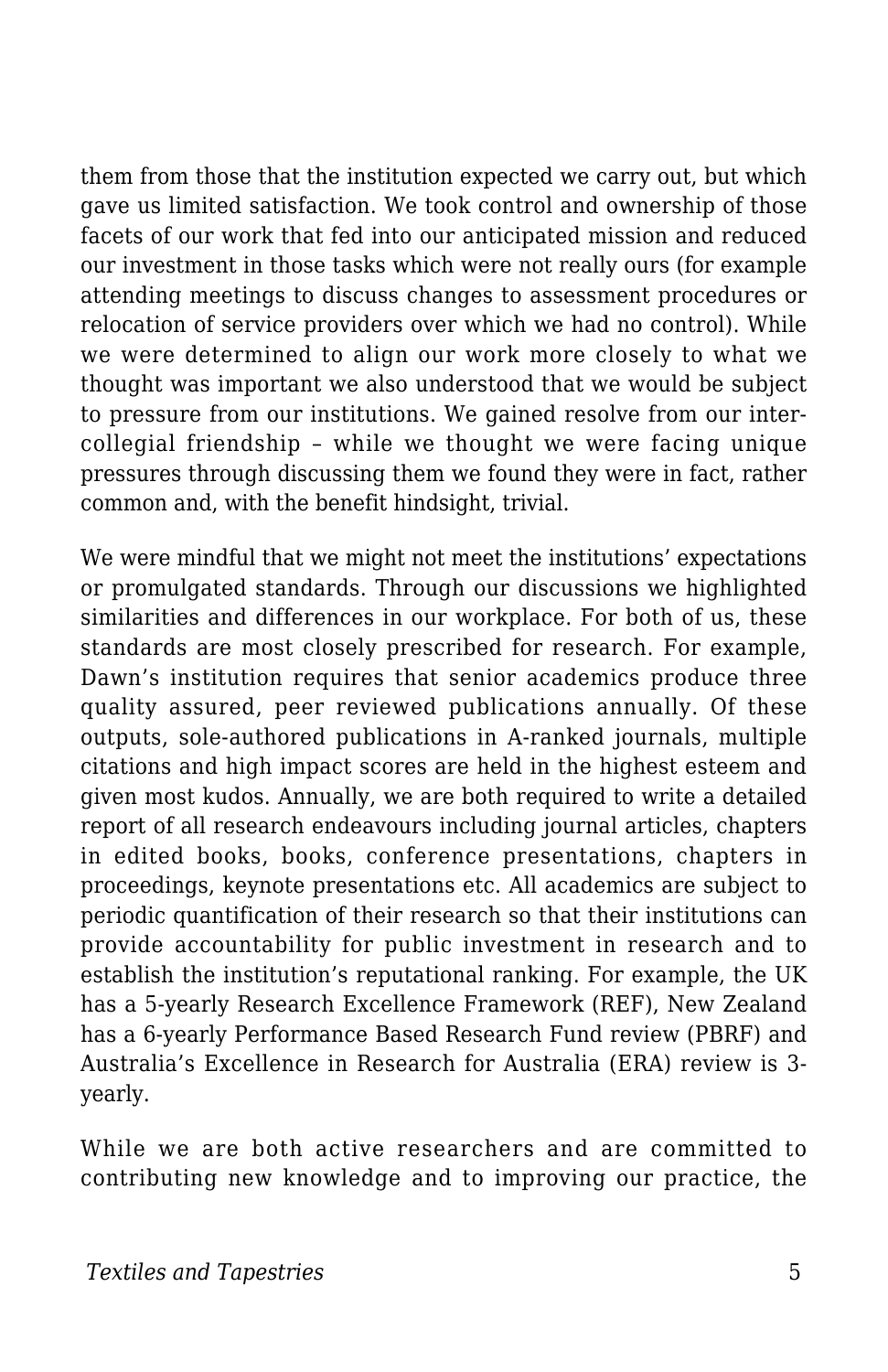pressure to record our contributions for regular scrutiny both internally and externally is repetitive. We have referred to this process as FIGJAMing (an acronym for \*expletive I'm Good; Just Ask Me). Being asked to validate how prestigious our work is for others via citations and the like, undersells the importance of our work to ourselves and our students. No matter how proud we are of our published work, others who proclaim more loudly that they are published in higher ranked journals with higher citation and impact figures always overshadow our output. We question how impact is compared meaningfully when our research is purposefully aimed at a niche audience and based on enhancing our own practices.

We both enjoy doing research and contributing to the scholarly communities. Lynn for example wrote in an email, "I do get a kick out of getting messages from ResearchGate that I have been cited or that people are reading my articles." (email, 24 01 2020). What Lynn dislikes and finds demeaning are the constant requirements to seek funding for research, and the unnecessarily critical responses of peers on competitive funding applications. Since much of our research is small scale and self-study-focused we have had little need to chase large research grants. While research dollars awarded are a quantifiable measure, we are mindful of the valued contribution we can make through smaller studies. In fact, our most 'successful' research articles have resulted from small local or internal grants.

We are also disheartened by the validation and review process that we participate in as part of our professional duties. We know that our reviews of others' work will impact - most often adversely. We recognise that rejection letters wound. Instructions to revise and resubmit work frustrate even when the critique is constructive. We recognise this is true for ourselves so how can we couch our comments to support developing research?

Using anticipatory reflection to imagine what our professional lives might look like if our institution and colleagues equally valued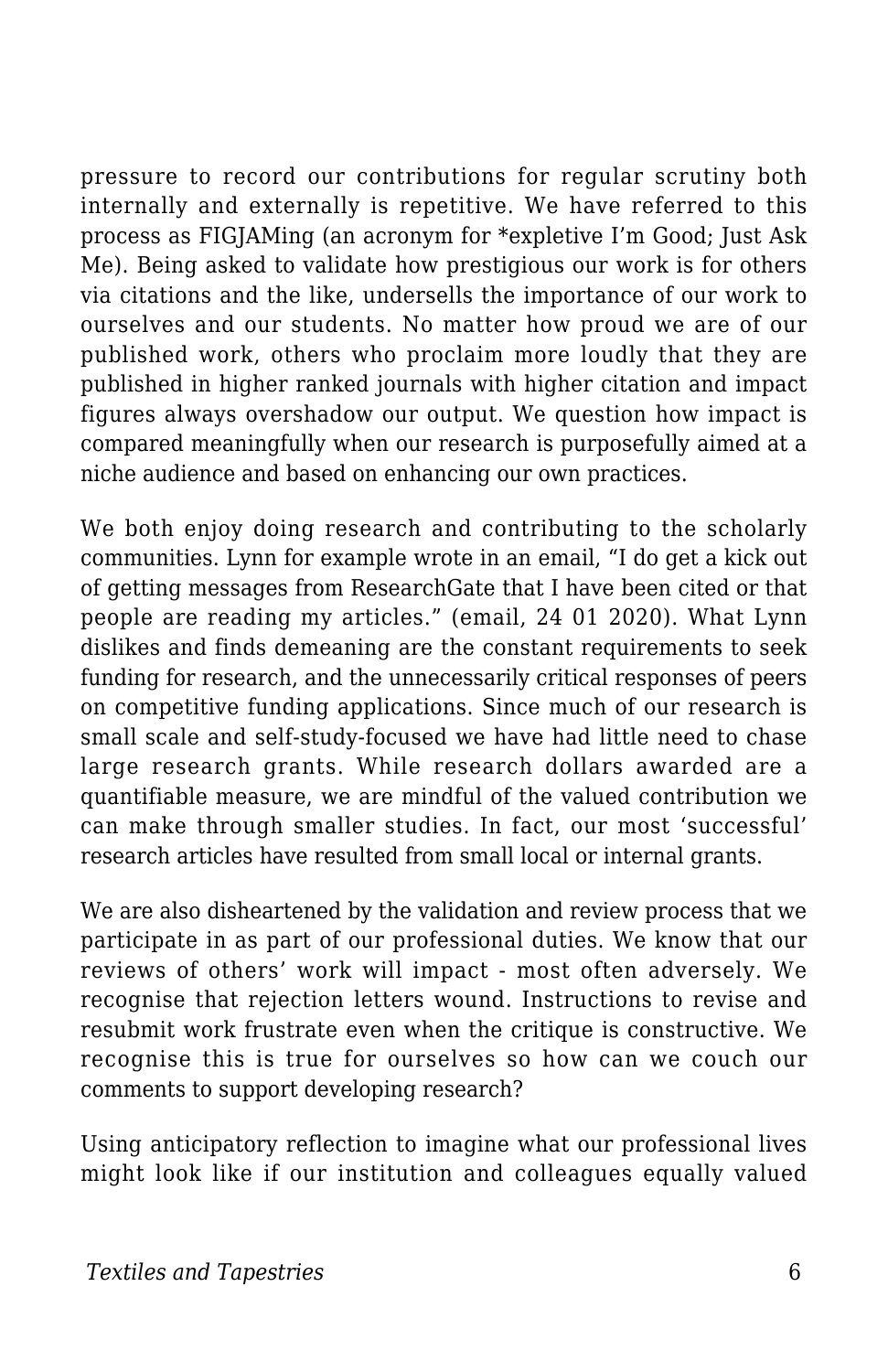research and teaching has given us the fortitude to argue against the status quo. We have outlined some of the research standards above. Teaching, as part of our academic roles, has been harder to quantify.

We are required to teach undergraduate and postgraduate student teachers and to supervise doctoral and master's candidates in related education fields. Both of our institutions want to provide teaching as effectively and profitably as possible while simultaneously spending the least amount of money and employing the smallest number of staff as they can. As a consequence of fiscal constraints, there has been a move to large class lecturing rather than small class teaching. Sessional staff have been employed to cover individual courses increasing the workload of course co-ordinators and programme directors. There have been restructuring and redesigning of programmes and redeployment of staff. Making faculty redundant has compromised the delivery of some courses and added to the anxiety and stress of remaining staff. We have found that the amount of time and effort it takes to prepare and deliver content in engaging, inclusive and culturally appropriate ways while using digital technologies and innovative teaching strategies can expand to fill every working hour. Providing detailed constructive feedback and grading students' work within set timeframes adds to the workload. Knowing that our teaching performance is constantly under review and that our students' end of course evaluations are scrutinised by our line managers adds to our stress. Brookfield (1995) reminds us that students' evaluations are rarely perfect. Even so we are guilty of ascribing disproportionate significance to negative or mediocre student evaluations. We worry over the students' claims that we did not provide enough detail for them to complete the assessment task, or that we required them to do too much reading in comparison to other courses or that they are unable to access on-line resources. As Brookfield (1995) writes, "The constant inability to obtain uniformly good evaluations leads to feelings of incompetence and guilt" (p. 17).

However, as a result of this project, we recognised that keeping these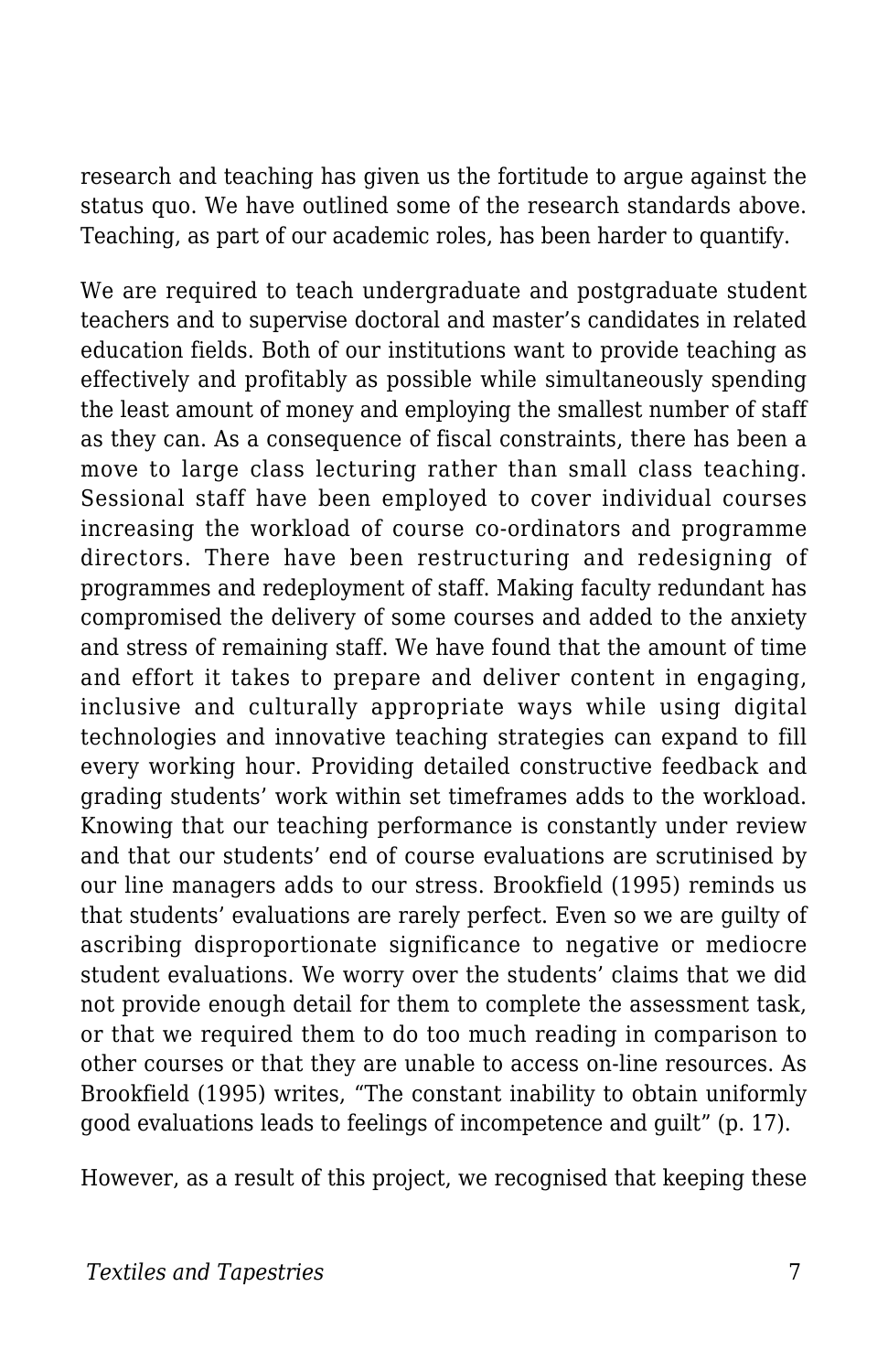evaluations to ourselves led to feeling demotivated and as though we have nothing more to contribute. By owning up to these feelings in our conversations and writing, we have given ourselves permission to view students' evaluations with a more dispassionate gaze. Other researchers' meta-analysis of student evaluations (for example Uttl, White, Gonzalez, 2016) adds credence to our argument that they are a poor measure of teacher effectiveness but, nonetheless, they are influential yardsticks in our institutions. By dint of having discussed our personal responses in private, we have been able to articulate our concerns in public fora with assurance. Doing so has led to constructive conversations with our colleagues about what standardised student evaluations *can* indicate and how we can respond appropriately.

Our responses to journal entries that we share, and our email exchanges ascribe considerable importance to the relentless pressure to perform in all aspects of our professional lives. We have both felt underappreciated and overwhelmed at work as we attempted to meet our institutions' expectations. Even as we have shared this conspiratorially, we have recognised that we are not unique in our inability to meet these expectations and remain well. Our willingness to look critically at the role we can take to support one another goes beyond a close and closed international friendship. We are positioned by our researcher's stance to do more than share our frustration and indignation in private chats. Here we turn a self-studying lens to consider what we have learnt, particularly about appreciation, that might be of value to others.

## **Appreciation**

#### *Teaching*

One of the aspects of our jobs that we both really enjoy is teaching and we both put considerable amounts of time and energy into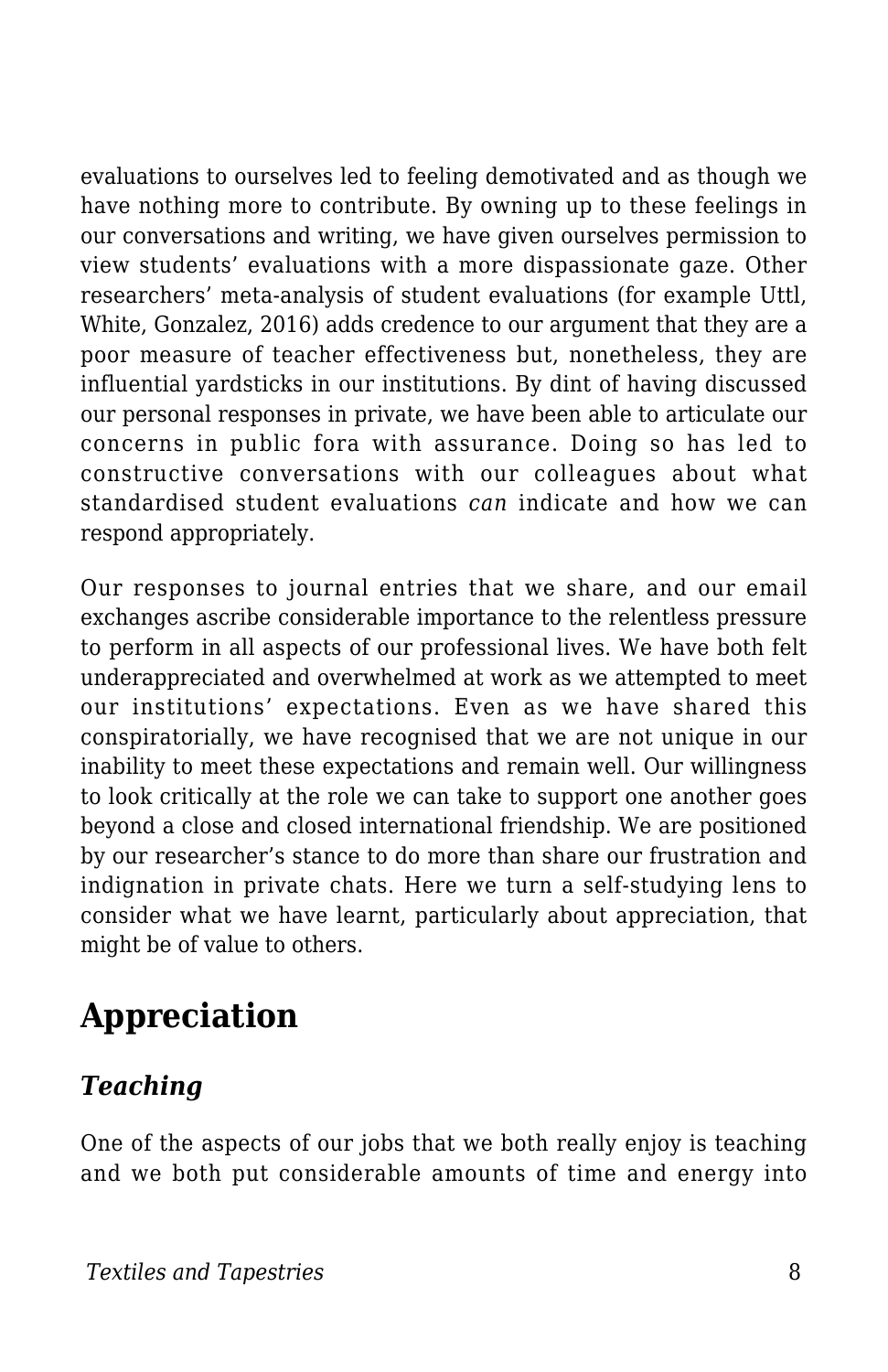preparing courses, exchanging with students, and giving feedback in constructive ways. At the same time, we are both well aware that good teaching is not valued as much as good researching, that is, being successful in receiving grants and publishing in top tier journals. Believing in the importance of investing in our teaching while knowing that our institutions do not recognise this investment as much as a similar investment in research is a source of frustration for us. Focusing on our strengths as teachers and reminding each other of the importance of what we do and how well we do it has been fundamental to reaching our professional anticipated goals. We recognize the importance of appreciation for wellbeing at any professional stage. What we have come to realise through this project is that not only do we feel underappreciated, but we are also not adept at showing our appreciation for others. We have paid so much attention to negative student evaluations and peer-review criticism that we have become cautious and mean-spirited. Internalising these messages diminishes our capacity to be generous to others. This project provided an actual opportunity to watch one another teaching. Despite protestations that we weren't doing anything noteworthy, watching one another in action was stimulating and validated us as professionals. For example, Dawn was impressed having seen Lynn diagnose her students' ability in small groups. She wrote

You were so skilful… I was so impressed with the ease with which you diagnosed students' competence and then gave them very clear instructions as to how they could improve. It was a precise, empathetic exchange between an expert and novices. I know why you are excited about teaching them – you really do make a difference to the way they are going to teach. (Dawn, Peaks and Pits reflection)

We wondered why we rarely invite our colleagues to watch us teach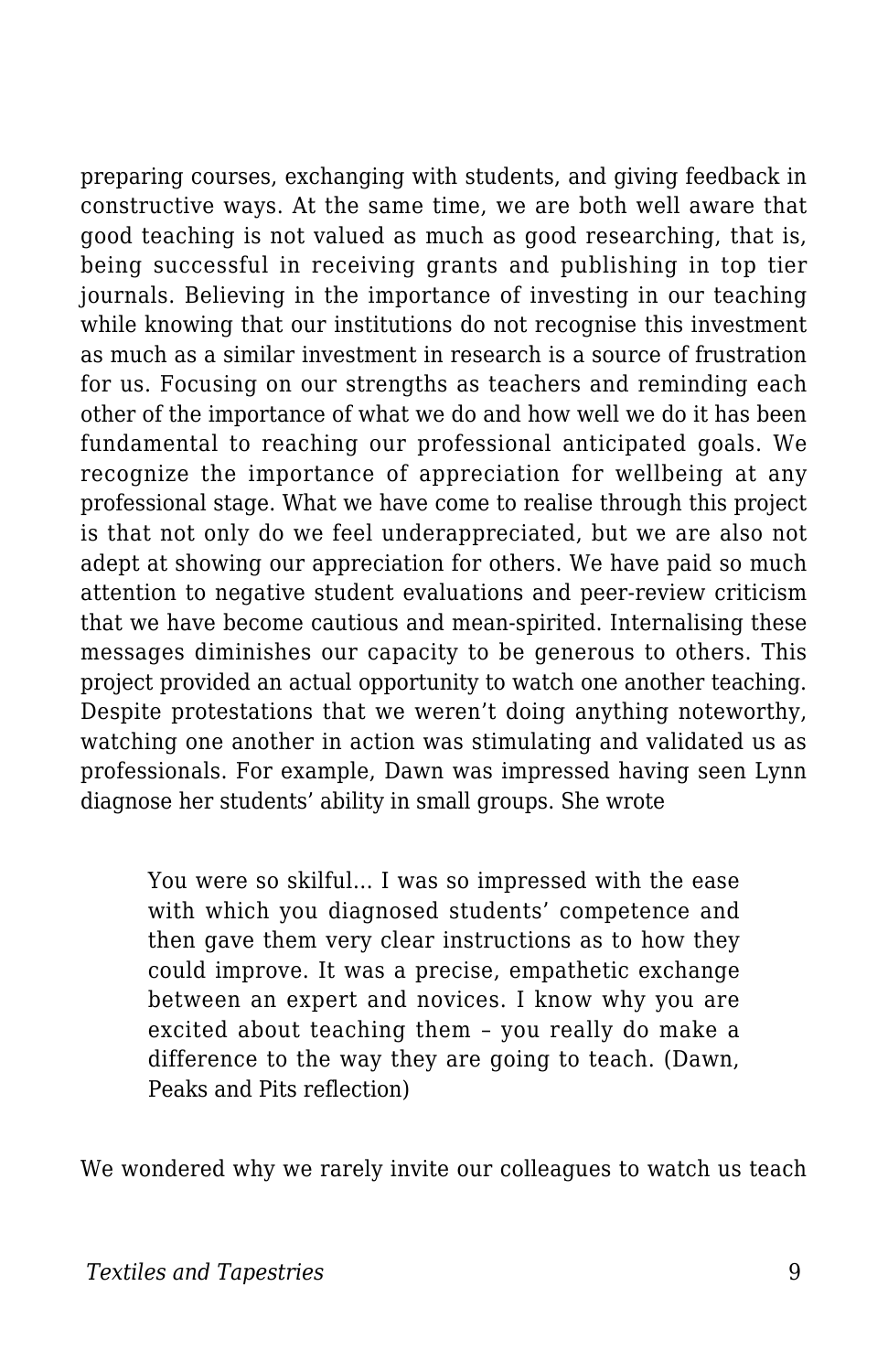unless we need evidence of a formal observation for a promotion application. We surmised that colleagues are either too busy or we worry that they will be judgmental and find us lacklustre. We forget how accomplished we are in our respective roles until there is an outsider to call attention to the nuanced ways that we cope with the complexity of teaching. The study has fostered in us a greater respect for our professional expertise. We do have considerable experience and willingness to share. We are justifiably proud of what we endeavour to create in our classrooms – meaningful, inclusive learning experiences. Working together has enabled us to be more vulnerable and at the same time resilient to critique. We take solace from this collegial friendship and look for ways that we can extend the benefits into our individual workplaces. Actually, more than solace, this project has given us the determination to do so. We now actively seek opportunities to commend others for the contribution they are making to our professional lives and are quick to acknowledge the typically unnoticed efforts that our colleagues are making.

#### *Research*

The project also has been generative from a research perspective. We have presented this nascent work in several forms individually on behalf of the other. Working with formal and informal feedback, we have tailored several articles for dissemination. Individually, we have been able to distance ourselves from personalised critique. We have also been able to assert our joint understanding with considerable authority. We have relied on the other to keep the momentum going when our energy is dissipated by other demands. Our use of Telegram, a social media application we installed on our cell phones, has enabled us to use humor when we have sensed the other may be struggling. It has meant that we can see when our message has been read or our photos seen. It has been an opportunity to share in one another's personal lives from a distance.

Fortuitously, our schedules and pressure points are staggered. While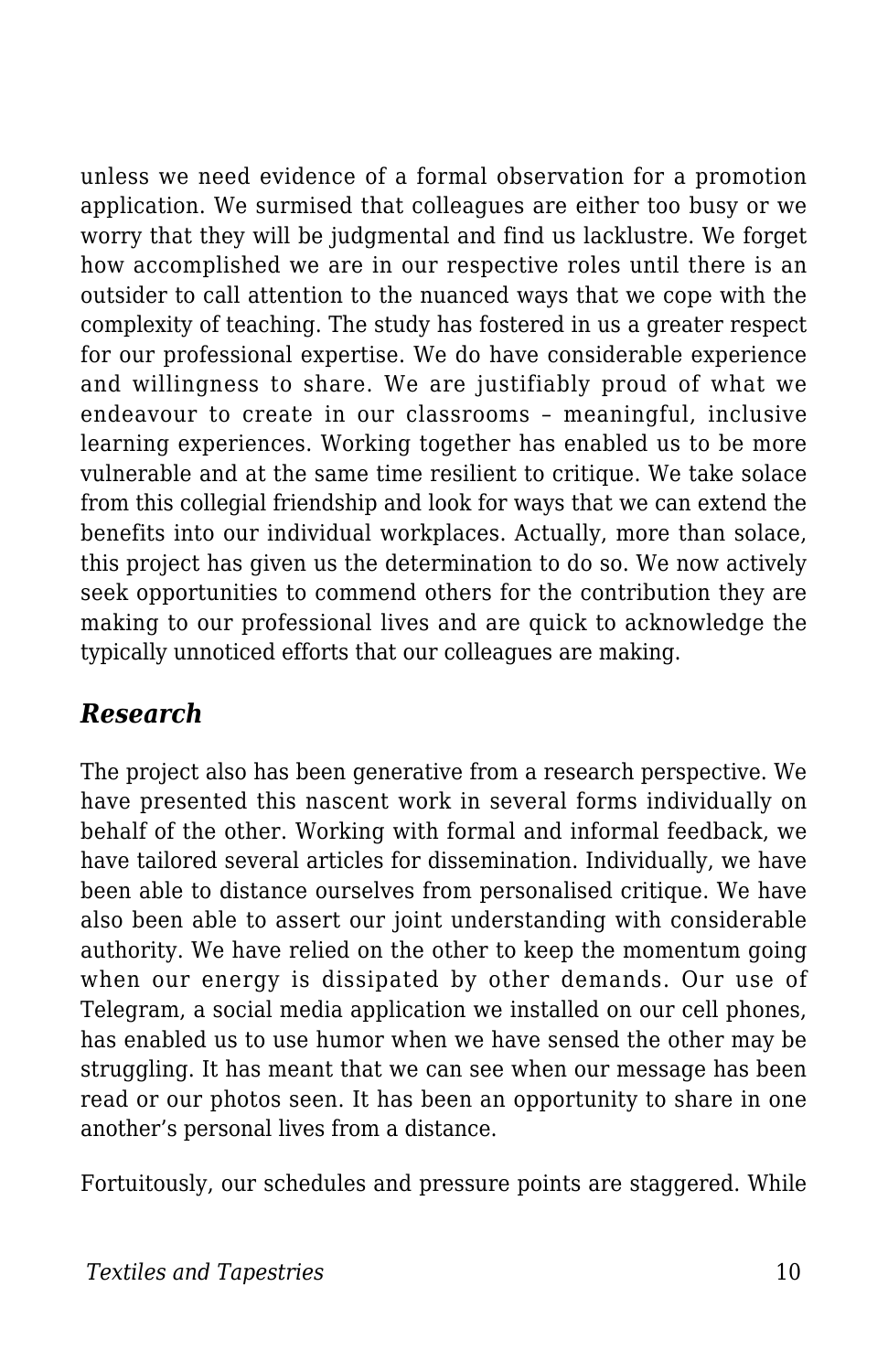we recognise that we cannot always prioritise this research, the focus of sustaining our well-being through this collegial friendship has seeped into our daily lives. The impact of this research can be measured in more expansive terms than the number of outputs we have generated. Having reflected on how we want to lead our academic lives, this project has enabled us to stitch together aspects of our professional lives with the strong thread of wellbeing and sustainability. What we have discussed at length is that this research actually means something more to us than tangible outputs. It has provided a safe space within which to express vulnerability and angst. It has been a place to grow our appreciation of our own strengths and weaknesses and to know that another has seen and appreciated our accomplishments and expertise. Most importantly, if we take selfstudy seriously then we must make our developing understanding transparent to our community. We challenge others to be more generous with their own research – speak from the heart about things that make a difference to us all in our professional lives. In this chapter we are describing our systematic study of our experiences in the academy as teacher educators and our findings indicate how important it is for teacher educators to support each other. We are advocating a collegial and supportive approach rather than a judgemental or competitive one.

#### *Realistic Expectations*

We have asked ourselves how this self-study has impacted on our teacher education practices. In fact, we were challenged by one of the reviewers for not including anything in this study that might improve teacher education, other than removing requirements to publish and student course evaluations, which puzzled us somewhat. Of course, university professors should be expected to carry out and publish research and student course evaluations are hugely important to improving our teaching. When we reflected on our anticipated goals, we realised early in this project that stepping outside normal routines could heighten our sense of the possibilities and potential in our own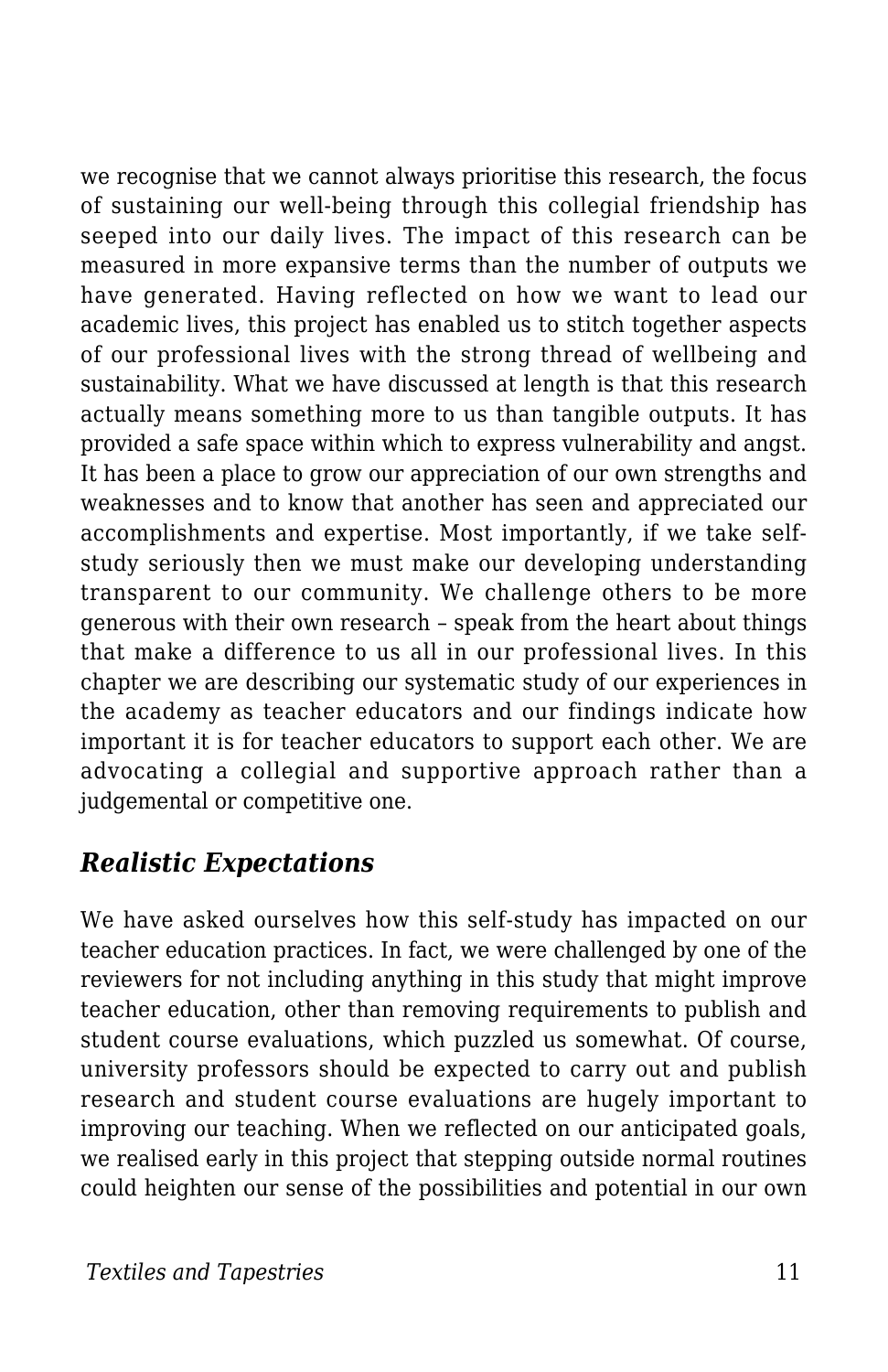circumstances. This led to a clear understanding of the ways in which our institutions both constrain and enable us. Applied to the broader context of forming a 'horizontal relationship' with our institutions (Kishimi & Koga, 2013) we have come to the realisation that intrinsic motivation to accomplish our mission as teacher educators is more powerful than the need to satisfy external standards and criteria. A lesson we have learnt from considering our teaching goals is the need to minimise our angst over student evaluations. We will continue to devote as much time and energy as we can into creating the sort of learning opportunities that we think best suit our students within institutional constraints but we anticipate that our endeavours will not find favour with all of the students. Their evaluations may be influenced by factors which are outside of our control – the room, the time or the delivery mode. Our students may be unaware of constraints we are operating under with regards to setting assignment deadlines or prescribing standardised requirements. We can make a difference within these structures to practice teaching in pedagogically sound and research informed ways.

We have renewed our determination to keep studying our practice in order to improve it. Sharing our research is important to us because we are driven to contribute to our community's understanding. Our motivation is to add something meaningful to the debate around what it is to be a successful academic. We want to live well in the academic space. This project has reinforced that there are some battles we cannot win but we are proud to be fighting for a good cause. We are using this platform as an opportunity to "demysitify, debunk, and deconstruct the notion that somewhere, some "expert' like [us] has the answers" (Brookfield, 1995, p.260). This inter-collegial support has emboldened us to talk openly about our professional disappointments, frustrations, and realisations with someone who understands the particular demands of educational institutions and who can help us put things in perspective and move forward. The work of teacher educators is teacher education, and the self-study of teacher education practices includes the self-study of being a teacher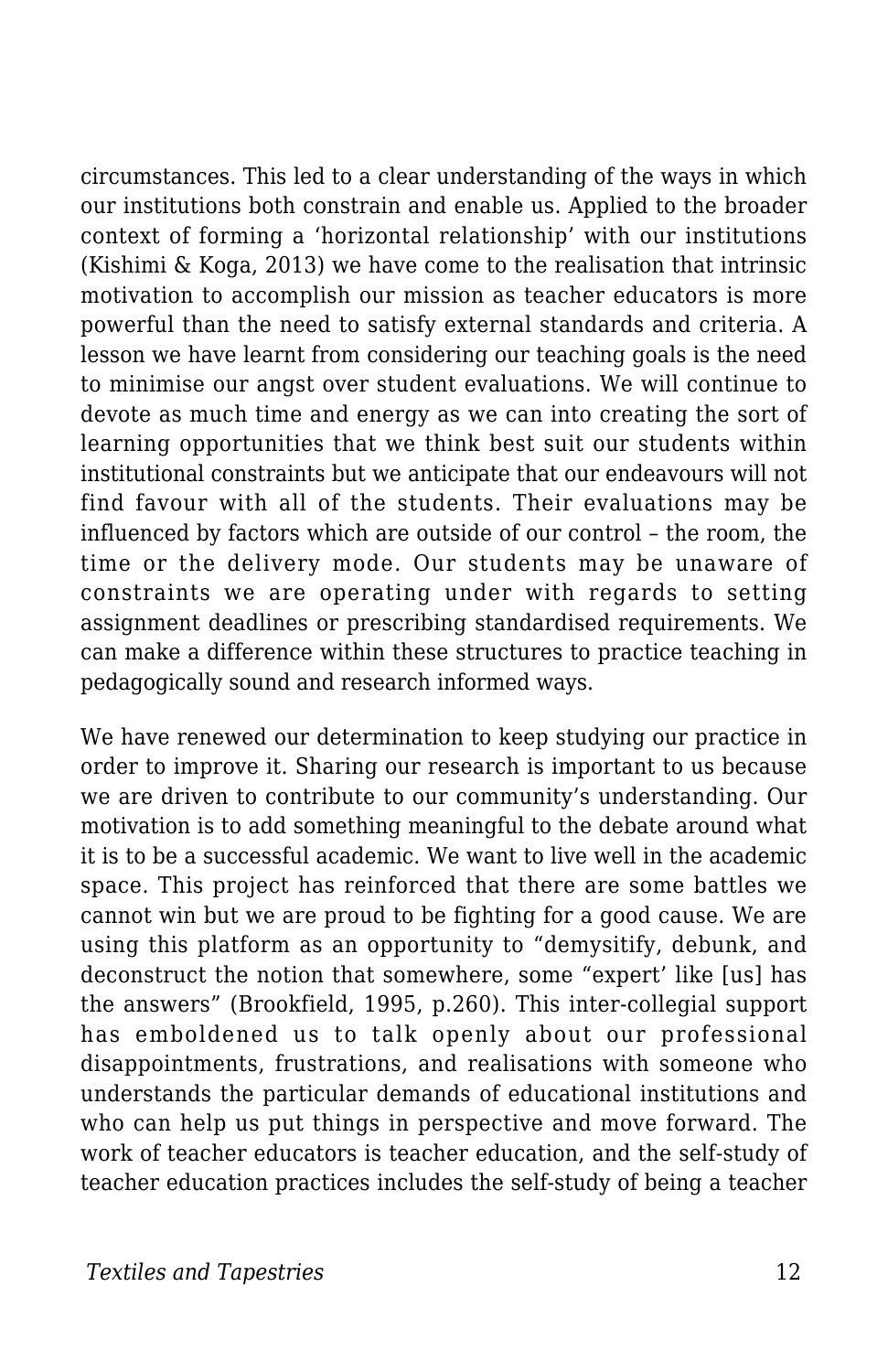educator. It is an opportunity to examine the motivating factors for ourselves in order to continue our work preparing future teachers. We sincerely hope that articulating how we anticipate our future selves will be in the academy gives permission for others to initiate similar conversations with colleagues, near and far.

### **References**

Berg, M. & Seeber, B. K. (2016). *The Slow Professor: Challenging the Culture of Speed in the Academy*, University of Toronto Press.

Bodone, F., Guojónsdóttir, H., & Dalmau, M.C., (2004). Revisioning And Recreating Practice: Collaboration in Self-Study. In J. J. Loughran, M. L. Hamilton, V. K. LaBoskey & T. Russell (Eds.), *International Handbook of Self-Study of Teaching and Teacher Education practices*, pp. 743-784. Kluwer Academic Publishers.

Brookfield, (1995). *Becoming a critically reflective teacher*. Jossey-Bass.

Conway, P. F. (2001). Anticipatory reflection while learning to teach: from a temporally truncated to a temporally distributed model of reflection in teacher education. *Teaching and Teacher Education, 17*(1), 89-106.

Holly, M. L. (2003). *Keeping a professional journal*. Deakin University Press.

Kishimi, I. & Koga, F. (2013). *The courage to be disliked*. Atria Books, Simon & Schuster.

LaBoskey, V. K. (2004). The methodology of self-study and its theoretical underpinnings. In J. J. Loughran, M. L. Hamilton, V. K. LaBoskey & T. Russell (Eds.), *International handbook of self-study of teaching and teacher education practices*, pp. 817-869. Kluwer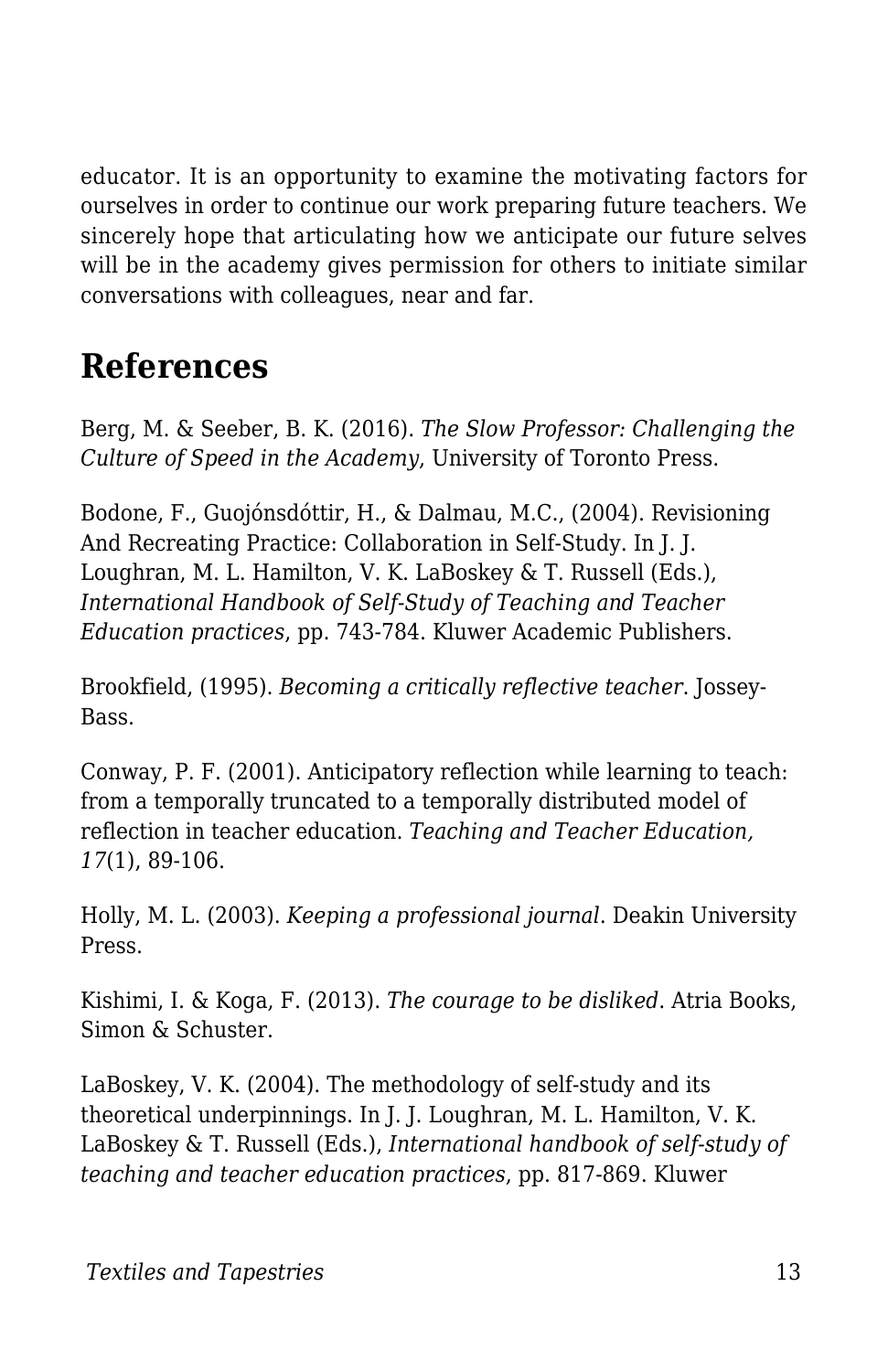Academic Publishers.

Srivastava, P. & Hopwood, N. (2009). A practical iterative framework for qualitative data analysis. *International Journal of Qualitative Methods, 8*(1), 76-84.

Uttl, B., White, C. A., & Gonzalez, D. W. (2017). Meta-analysis of faculty's teaching effectiveness: Student evaluation of teaching ratings and student learning are not related. *Studies in Educational Evaluation*, *54*, 22-42.

Strauss, A., & Corbin, J. (1998). *Basics of qualitative research: Techniques and procedures for developing grounded theory* (2nd ed.). Sage.

Van Manen, M. (1995). Epistemology of reflective practice. *Teachers and Teaching: Theory and Practice, 1*(1), 33-50.



Garbett, D. & Thomas, L. (2020). Stitching Together our